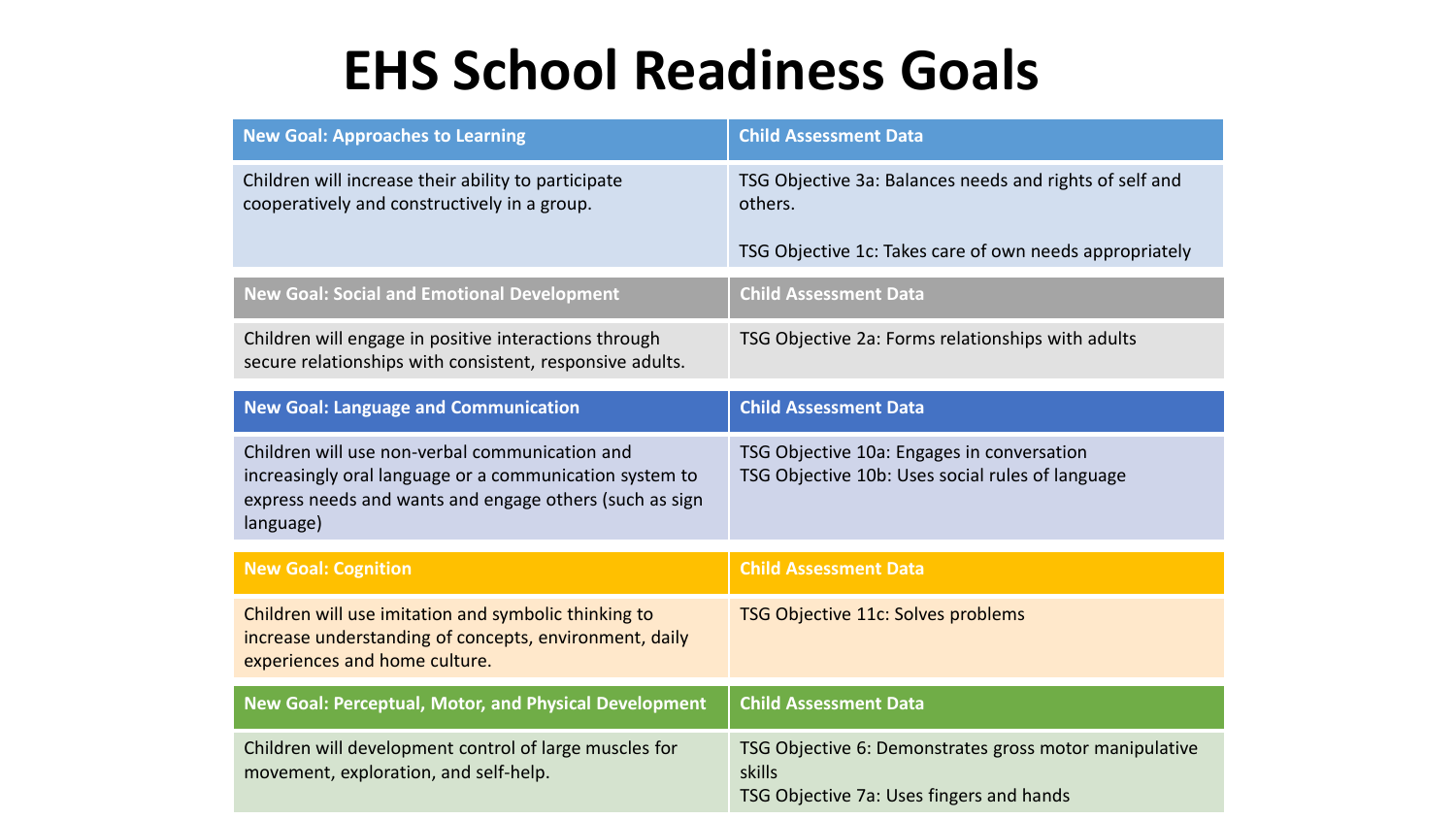## **HS School Readiness Goals**

| <b>New Goal: Approaches to Learning</b>                                                                                             | <b>Child Assessment Data</b>                                                                     |
|-------------------------------------------------------------------------------------------------------------------------------------|--------------------------------------------------------------------------------------------------|
| Children will manage emotions and follow<br>classroom rules and routines with increasing<br>independence.                           | TSG Objective 11c: Solves problems<br>TSG Objective 12a: Recognizes and recalls                  |
| <b>New Goal: Social and Emotional Development</b>                                                                                   | <b>Child Assessment Data</b>                                                                     |
| Children will appropriately express and respond<br>to a broad range of emotions, including concern<br>for others.                   | TSG Objective 2a: Forms relationships with<br>adults<br>TSG Objective 3b: Solves social problems |
| <b>New Goal: Language and Communication</b>                                                                                         | <b>Child Assessment Data</b>                                                                     |
| Children will understand and use a wide variety<br>of words for a variety of purposes and show<br>understanding of word categories. | TSG Objective 9a: Uses an expanding and<br>expressive vocabulary                                 |
| <b>New Goal: Literacy</b>                                                                                                           | <b>Child Assessment Data</b>                                                                     |
| Children will identify and segment the sounds in<br>words as separate from the word itself.                                         | <b>TSG Objective 15a: Notices and discriminates</b><br>rhyme                                     |